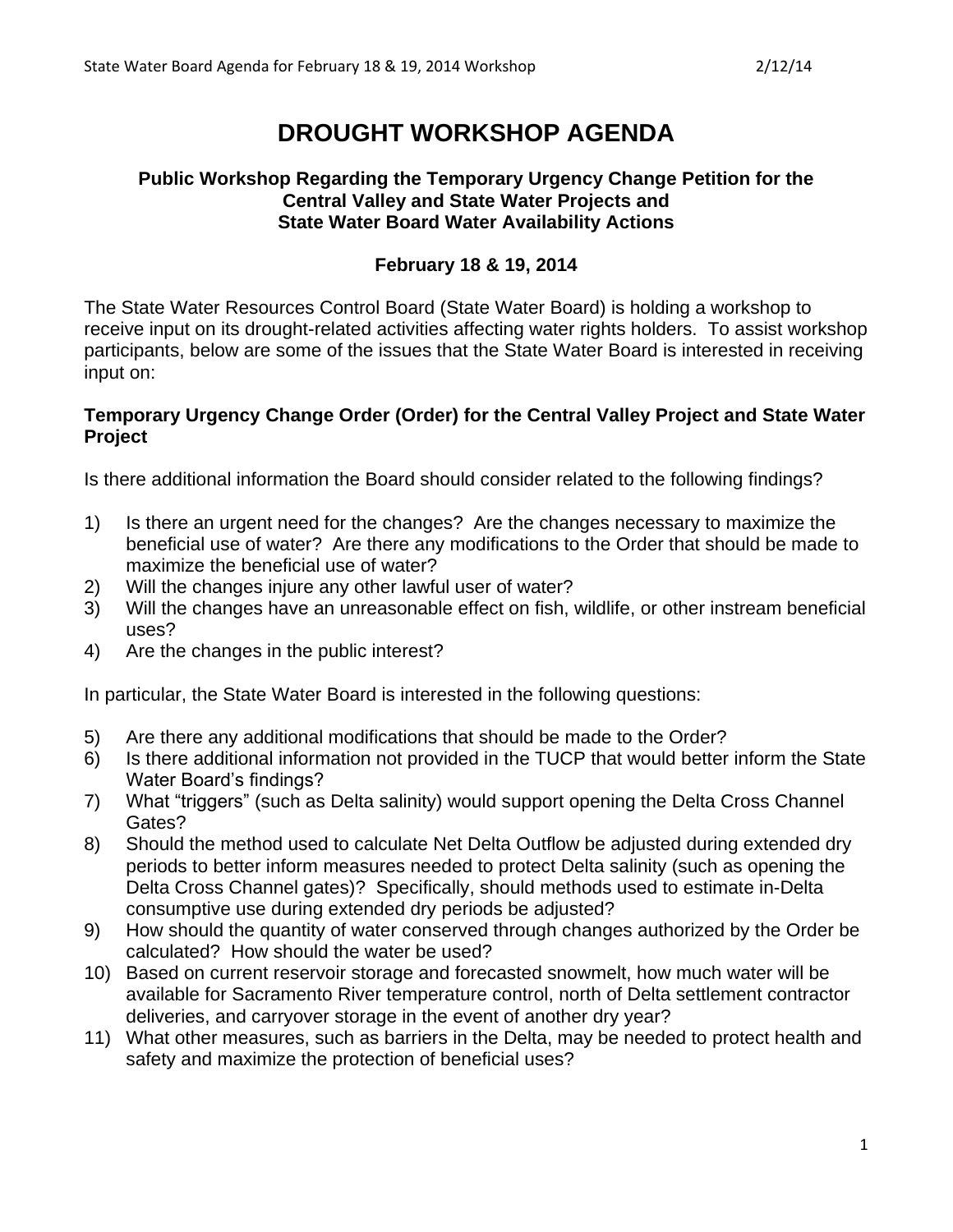### **Curtailment Notices**

- 12) How should the Board prioritize its analysis of watersheds to determine whether to issue curtailment notices, and any subsequent enforcement activities?
- 13) How should the State Water Board determine, measure, and enforce Health and Safety limits for junior domestic water rights holders?
- 14) Are there other reasonable use exceptions that should be made in the application of the water rights priority system?
- 15) What minimum flows and reservoir levels are needed for health and safety throughout the summer months, and should this be factored into determinations on whether to curtail?
- 16) Should all water right holders in some watersheds be required to limit diversions to protect instream beneficial uses under the reasonable use and public trust doctrines? If so, how should the State Water Board determine what flows are necessary?

## **Agenda**

## **Tuesday, February 18, 2014 – 9:00 a.m.**

- Opening Remarks by State Water Board Chair and Board Members
- Opening Remarks by Gordon Burns, Undersecretary for California Environmental Protection Agency, and Janelle Beland, Undersecretary for California Natural Resources Agency
- State Water Board Staff Introduction (Staff Panel)
	- o Temporary Urgency Change Petition (TUCP) for the Central Valley Project and State Water Project
	- o Curtailment Notices
	- o Other Requests for Transfers and Change Petitions (Russian River TUCP)
	- o FERC Hydropower Project Flows
- Department of Water Resources and U.S. Bureau of Reclamation Presentation (Panel)
	- o Statewide Hydrologic Conditions
	- o TUCP for the Central Valley Project and State Water Project
	- o Transfers
- Department of Fish and Wildlife, U.S. Fish and Wildlife Service, and National Oceanic and Atmospheric Administration Fisheries Presentation (Panel)
	- o Statewide Issues
	- o TUCP for the Central Valley Project and State Water Projects
- Real Time Drought Operations Team
- Comments from the Public (**parties with similar interests are encouraged to form panels**)